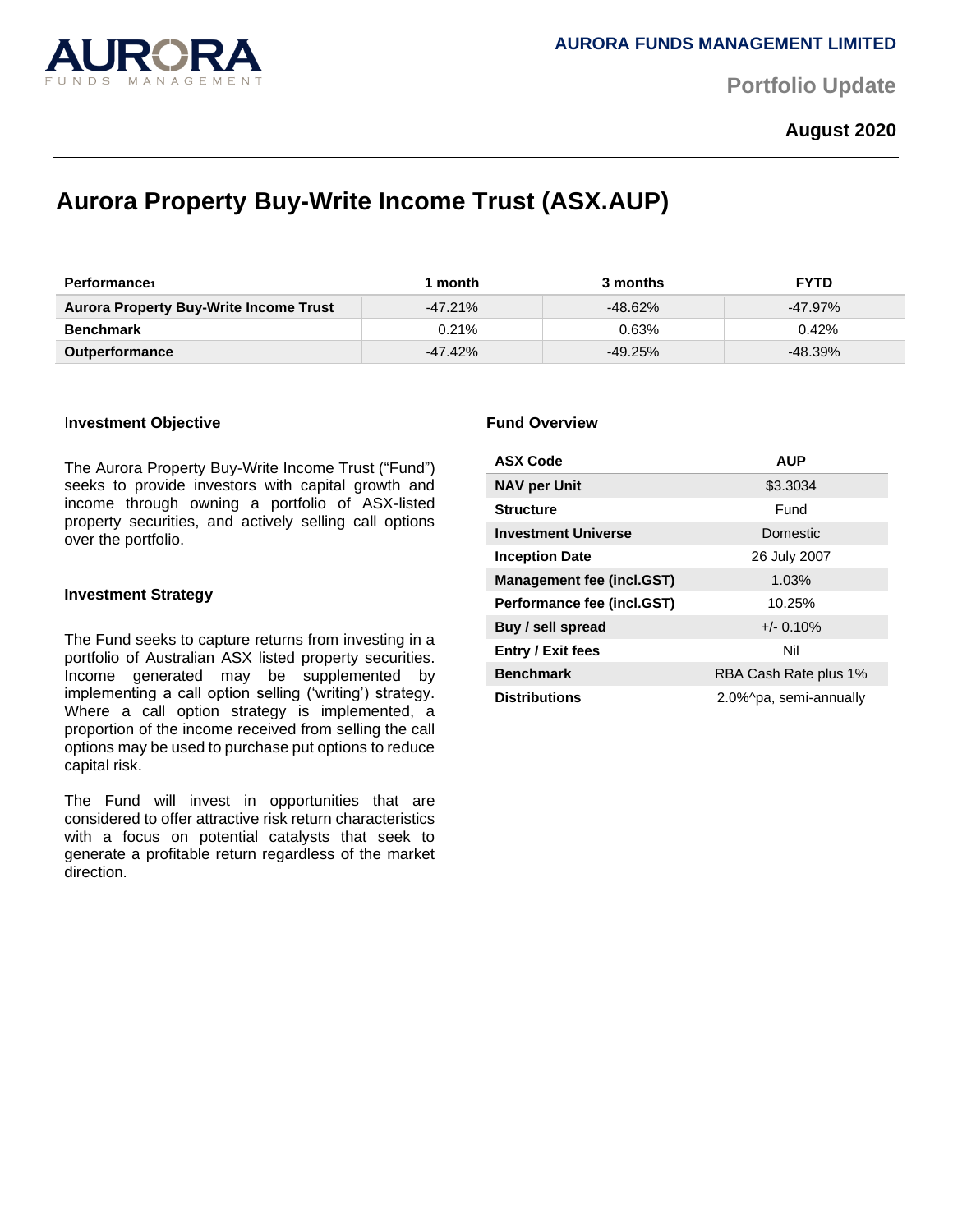

**Portfolio Update** 

**August 2020**

#### **Fund Update**

AUP requested a voluntary suspension on April 2<sup>nd</sup> due to reasons outlined below. Aurora is currently working with the ASX to have AUP's suspension lifted a soon as possible.

The Fund provides the following information pursuant to ASX Listing Rule 17.2:

- The request for Voluntary Suspension relates to the effects of the COVID-19 pandemic on AUP, including the Disclaimer of Auditor's Opinion in the Annual Report for RNY Property Trust (ASX: RNY) and the ASX's investigation on that matter;
- As stated in AUP's financial statements for the half year ended 31 December 2019, the Fund owns 67.15% of the units in RNY and has extended subordinated debt to US entities in the RNY group;
- It is expected that the Voluntary Suspension will be ended once the ASX has concluded its investigations, as mentioned above; and
- Aurora is not aware of any reason why the Voluntary Suspension should not be granted.

### **RNY Property Trust**

Aurora Funds Management Limited (Aurora), in its capacity as the responsible entity of the Aurora Property Buy Write Income Trust, Aurora Fortitude Absolute Return Fund, Aurora Global Income Trust and the Aurora Dividend Income Trust (Fund(s)), provides the following update in relation to the RNY Property Trust (RNY).

RNY has been suspended from trading on the Australian Securities Exchange (ASX) since 1 April 2019, due to delays experienced in finalising its audited financial statements for the year ended 31 December 2018 and half year ended 30 June 2019, followed by the Audit Disclaimer Opinion issued in relation to the year ended 31 December 2019. Aurora understands that RNY is due to release its Audit Reviewed financial statements for the half year ended 30 June 2020. In the event a clear audit review statement is issued, Aurora understands that RNY will then be in a position to apply for recommencement of trading on the ASX.

On 23 September 2019, RNY announced it had completed an independent valuation of its 5 commercial office properties in the New York tri-state area, resulting in a 16% uplift on previous valuations and a material uplift in RNY's Net Tangible Asset (NTA) backing. Given RNY's suspension from trading on the ASX, there was no actively traded market available for Aurora to determine the market value for RNY's securities. As such, the independent valuation obtained by RNY was considered the most appropriate basis on which to determine the carrying value of RNY, with Aurora's direct investments being carried at a small discount to RNY's improved NTA.

On 29 June 2020, Keybridge Capital Limited (Keybridge) announced its intention to make an off-market all scrip takeover bid for RNY at an implied offer price of \$0.011 per RNY unit1 (Keybridge Offer), with its Bidder's Statement being dispatched on 28 August 2020. On 28 September 2020, Keybridge issued a substantial holder notice stating it had acquired a relevant interest of 1.01% in RNY (from parties other than Aurora) through acceptances into the Keybridge Offer. Aurora has also elected to accept a portion of its Funds holdings into the Keybridge Offer. Consistent with its previous "truth in takeovers" statement, Aurora has limited its acceptances into the Keybridge Offer at 41,450,000 RNY units.

As a consequence of the acceptances into the Keybridge Offer, the implied offer price of \$0.011 per RNY unit is now the most readily observable price for RNY securities. As such, this has resulted in the carrying value of Aurora's direct investments in RNY being reduced from \$0.044 to \$0.011 per RNY unit, across its various Funds.

Following the recommencement of trading in RNY securities on the ASX, Aurora will continue to adjust its direct investment in RNY to reflect the last traded market price.